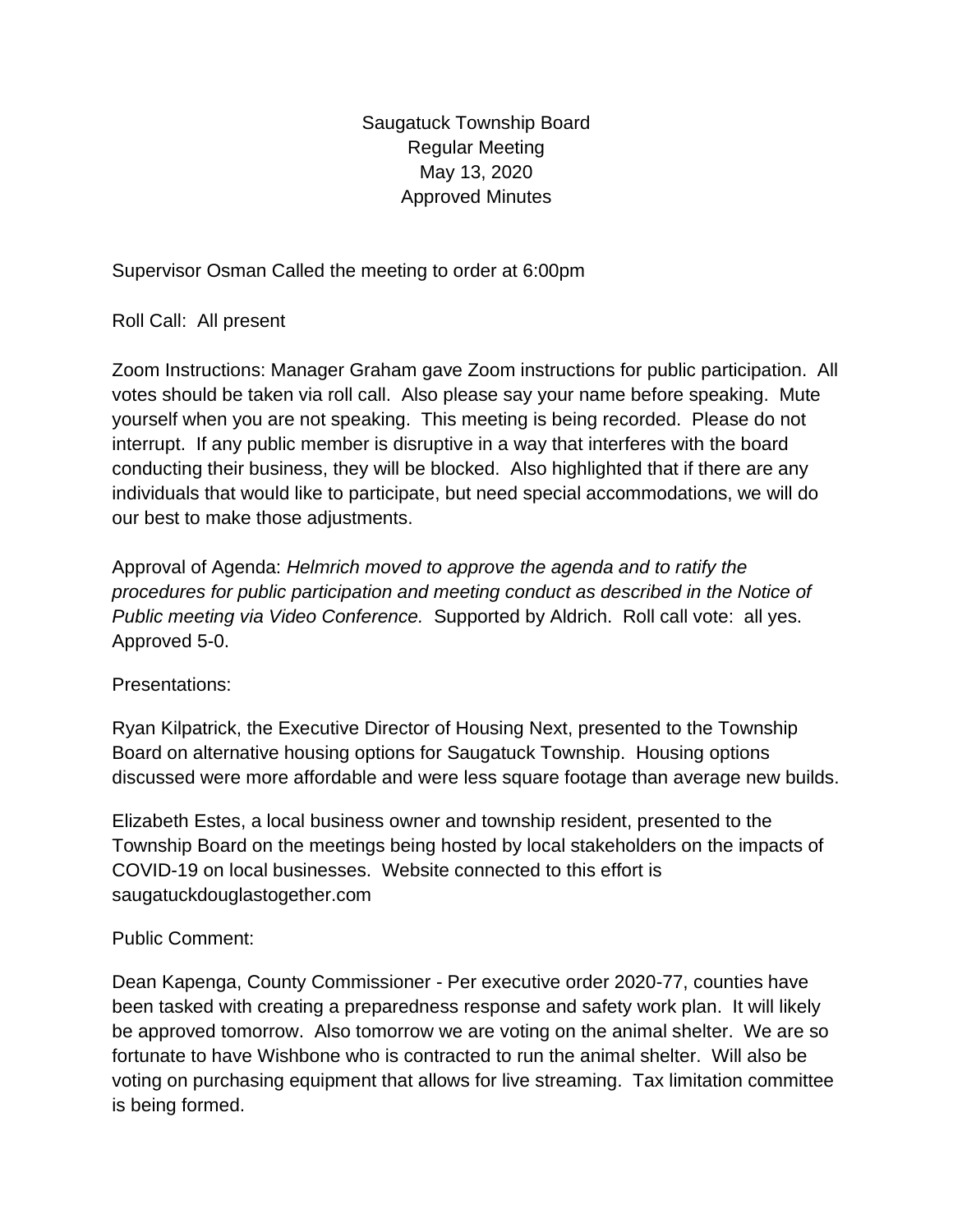Terri Schippa - commended the board for carrying out a professional meeting despite challenges associated with virtual meetings. Has three questions. 1- what is the standard fee for the Zoning Appeals Board. 2 - why were we charged an additional \$500 escrow deposit fee. 3 - will we be refunded that deposit.

Scott Wierenga- lives on Dugout Road. Is disappointed with the planning commissions pre-approval of the special approval use for the Van Horn project. Wrote a letter that is in the packet. Was outside with his wife last night and heard construction noises after 7pm. Belives that the agreement was for work to cease at 6pm. Took some video of the heavy equipment at work last night. Ask - if the SAU is formally granted, will there be strong ramifications laid out if any of the terms of the agreement are violated? Commended Elizabeth Estes on her work.

Laurie Goshorn- read her letter: To All Concerned Community Members,

One of the main reasons for the recall of the former Saugatuck Township board was the lack of transparency. The feeling was that as a voting body, the choices being made were not good for Saugatuck Township. In a fairly large upset, the residents voiced their displeasure and voted in a new board.

Since life, business, and movement can't remain in a stalled position indefinitely, Zoom has proven to be a helpful tool. However, at the April 2020 meeting, the Planning Commission rushed a decision without engaging many of the crucial elements of having a team involved: fair, transparent, and in-depth discussion.

Primarily, the commission members disregarded the public comments. Only one member referred to them and a shockingly brief discussion ensued. We residents of the township take the time to provide concise and thought provoking commentary, only to have it disregarded. I understand that commissioners are not there—either by law or their own personal inclinations—to make anyone "feel heard", but they are there as elected officials—by law—to take these comments into account.

Another great concern was I only saw a small handful of people on the screen. Many of the planning commission members had their video feed off. That makes it too easy to limit one's accountability. The governor's proclamation 2020-48 allows electronic conferencing, but forbids private communications between commission members via email, texts, and such during the meeting. No video feed, no transparency. Finally, if there were members of the property owner VanHorn's legal team present, they were not identified for the public.

No critical decisions, ones that will forever change the uniquely beautiful, just and friendly place we live in should be made in the shadows of a poor video feed. There was no feeling of accountability, and none of you were listening to each other let alone the comments.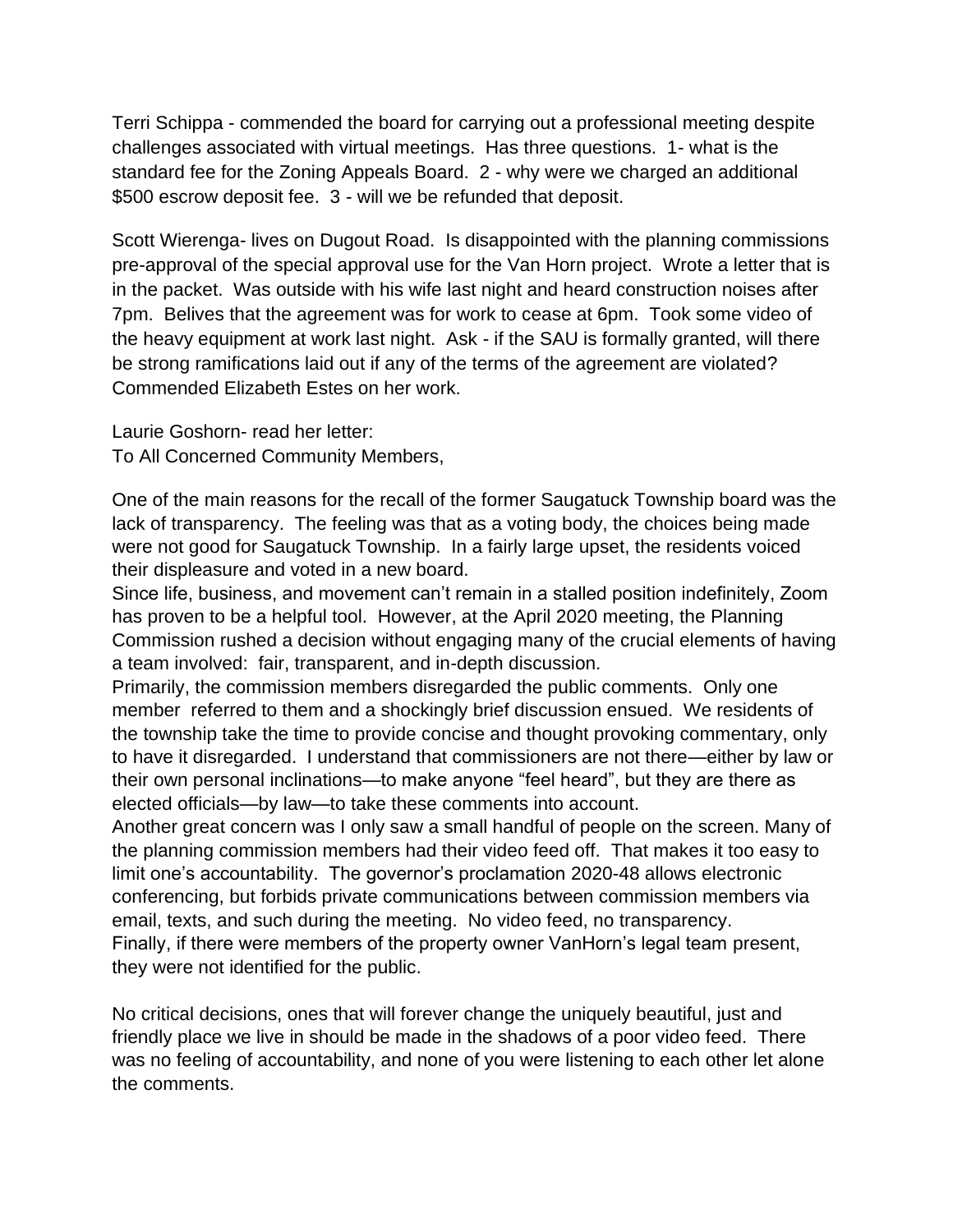This is no way to make important decisions. You have a duty to be the voice for the whole community so that our collective vision for the area, as expressed in the Tri-Community Master Plan, holds fast. I don't think we want to become nothing but sprawling, unplanned development, and end up losing something irreplaceable. Sincerely,

Laurie Goshorn

Stephen and Mary Alice Townsend

-also expressed concern that the video capacity of Zoom was not utilized by all commissioners. Also expressed concern that the decision of the planning commission did not include consideration of "changing the essential character" of the neighborhood. This is a requirement when approving a SAU.

Brett Paoget - is our township representative on the Michigan Township Association Board of Directors. Offered the board his assistance as needed.

Review of Invoices:

No questions or concerns from board members.

*Aldrich moved to approve all bills and payroll in the amount of \$64,322.94 as presented.* Supported by Helmrich. Roll call vote: all yes. Approved 5-0.

Treasurers Report: Helmrich - General Fund bank balance is \$2.7M - Flat to March 31st. Budget v. actual through April is now \$371K positive about the same as last month; spending is running about 24% under budget while revenue is running 6% under budget with 2 months left in fiscal year. CD value is \$756K - down 1K from March. YTD FY2020 (through 4/30/20) - there remain no department level overages. In April, no notable expenditures to highlight. The county has just paid us for uncollected property taxes; we will keep \$50K for admin, cemetery, operations, and roads. The remainder goes to Fire District and Interurban. Need approval for disbursements of \$43K from board. Preparation for summer tax bills will begin in 2 weeks to be sent on July 1. Planning to use KCI services as we did for assessment notices. Budget neutral as we won't purchase postage paid envelopes, tax paper, or pay for any additional labor. Fund balance transfers to be made in May.

# Approval of Minutes:

*Aldrich moved to approve the minutes of the April 8, 2020 regular meeting as presented. Supported by Marcy. Roll call vote: all yes. Approved 5-0.* 

Correspondence: **Schippas** Bosgraaf McIlwaine and Co. Osman - any questions or comments on the letters? Helmrich - I have a process question. When we receive correspondence addressed to the board is it acknowledged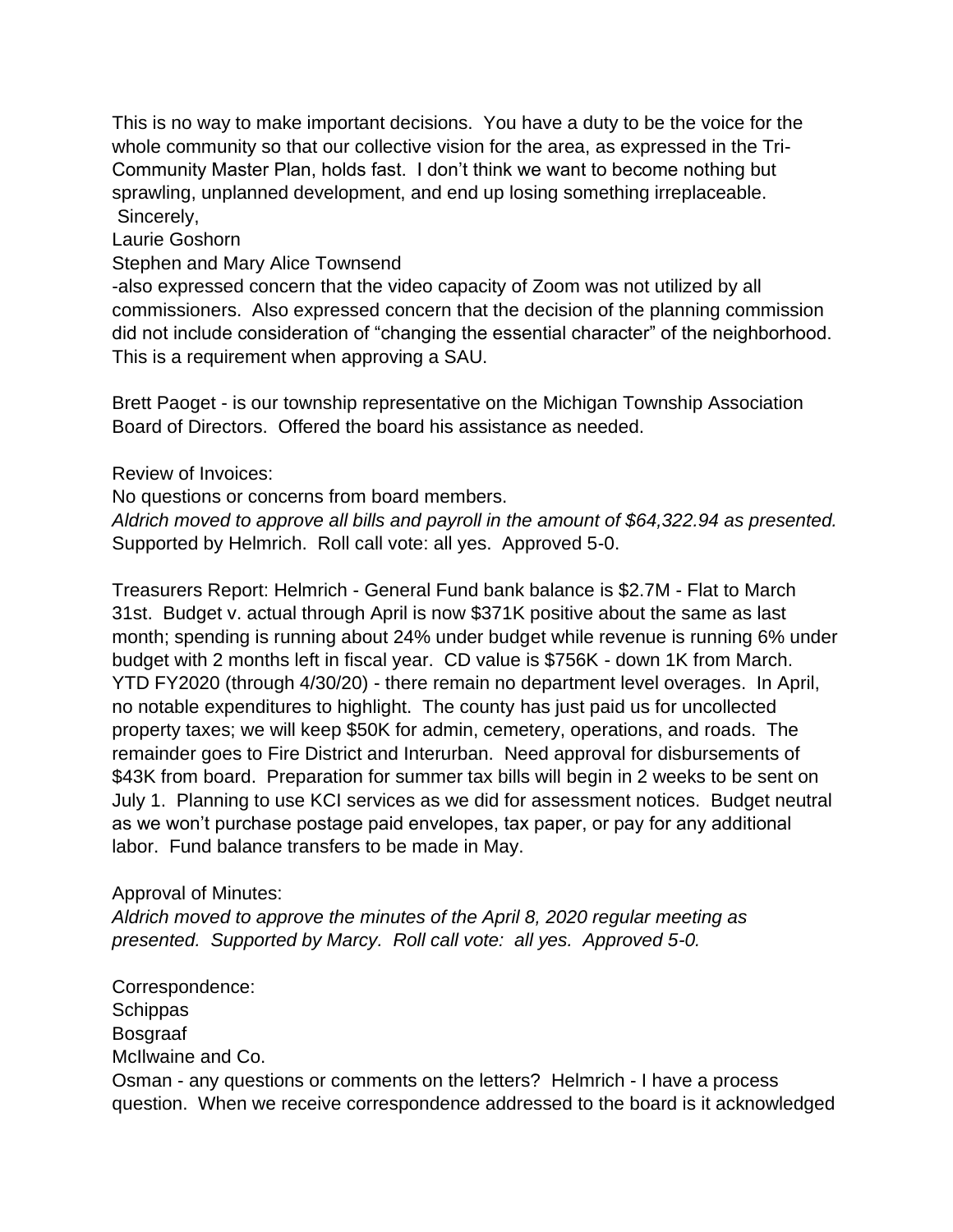some way or responded to? Is there a policy in place for this? Or is just simply accepted? Osman - generally it is accepted as information as we are not taking action steps. They are taken seriously. Graham - the board adopted Administrative Policy Handbook outlines this process. When letters are specifically addressed to the township board they are automatically included in the packet for the next regularly scheduled meeting. Osman - does believe that the Schippas do need answers to their questions. Graham - will respond to Schippas. Bigford- Graham could you respond to the Van Horn violations as well? Graham- has already responded to this. Osman and Graham will discuss further how to respond to letters in general at their next weekly meeting.

### Proposed FY 2020-2021 Budget:

Osman - Graham has spend a great deal of time preparing the budget and has done a great job with it. Would like to see this accepted as the proposed/tentative budget so Graham can confidently go forward and prepare a final budget draft. Helmrich - how do we go about discussing items we would like to add to the budget while not increasing spending overall? Has submitted a list to Graham a list of things he would like considered to add. Graham - it would be helpful to have board guidance on the list submitted by Helmrich. Helmrich - discussed most needed additions including improvements to the township hall, tree planting, administrative support, a new shredder and BS&A training. Marcy - BS&A onsite training could not happen for some time due to Covid. Osman - Graham has already been given an aggressive list of goals and objectives and he is doing a great job with it, but adding more at this point does not make it easy for him to accomplish things. Perhaps this should wait till the board's next goals and objectives meeting. Graham - many of these items can be accomplished already within the current budget. Would like guidance on some of the more costly items and time consuming ones. Would need to have direction on where to cut money in the budget. BS&A training comes at an additional cost, its not in our package; they usually only do it for bigger groups. Thinks we should utilize low cost offsite training and phone call support. Helmrich - a step in the right direction would be to identify what training is needed and look at scheduling that training. Marcy- likes the ideas only if they do not increase spending. Here is my concern - our revenue is going to be lower this year due to Covid. Supports small improvements only if they do not increase spending overall. Helmrich - wants to point out that we are running under budget for expenses this year and there is a good chance we will next year as well. Wants to make sure that these priorities are on Graham's radar, understanding that they should happen without increasing overall spending. Last year we lowered salary spending by 27K last year. That was an 8% improvement. Marcy - we need to be cognizant of staff time. Osman we can't overload our Manager's capacity. Bigford - appreciates Jon's wishlist and him putting this together. Supports tree planting- its inexpensive and shows our commitment to being environmentally aware. A new shredder is necessary. We need new chairs. They are falling apart and do not support good posture or body alignment. Township hall improvements do not make sense to me. Every aspect of the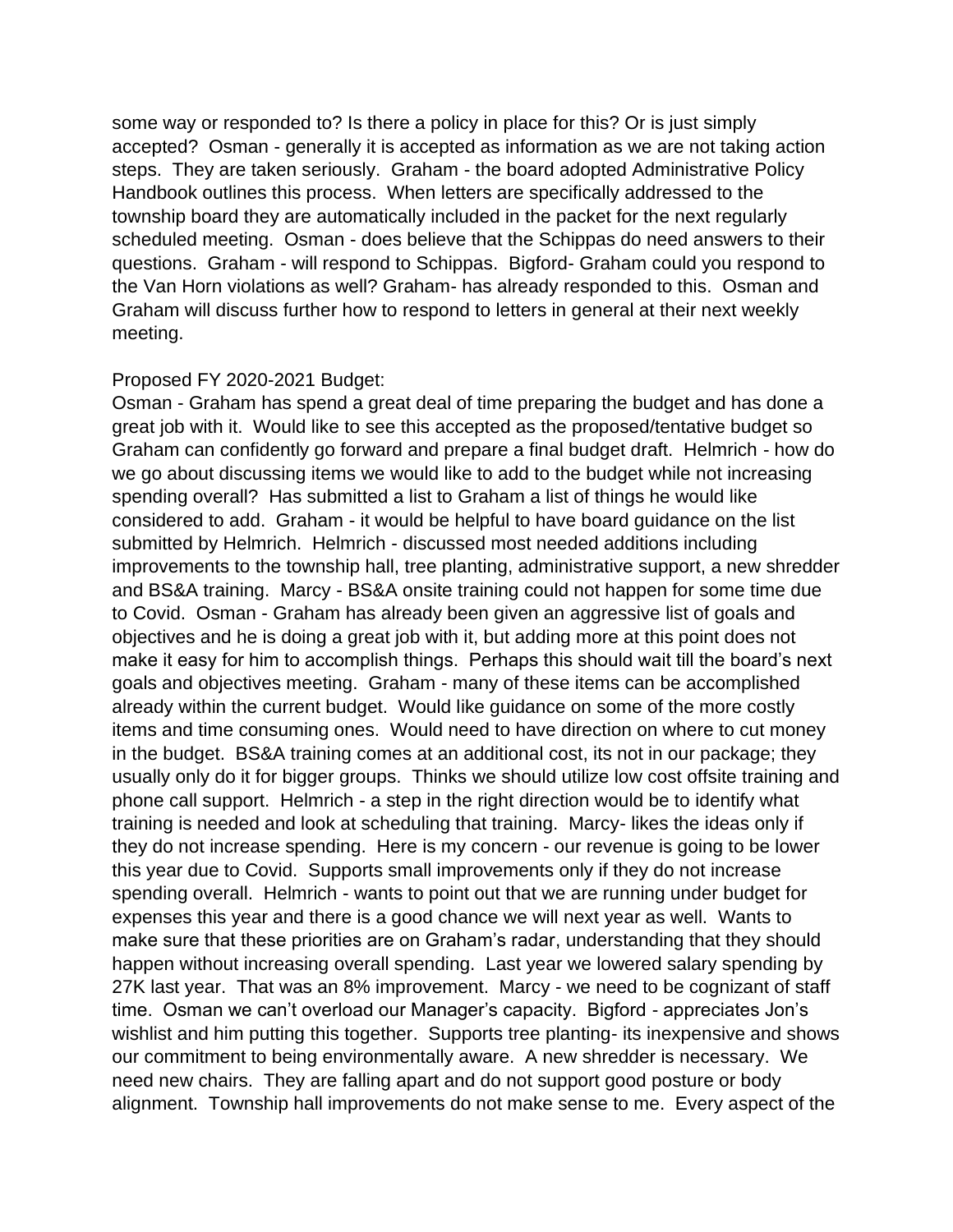hall needs renovation. Small upgrades do not make sense as we need to look at this as a whole at some point. Believes website upgrades would be very expensive. Administrative support - totally understands that idea, but there are many questions on that as our current support person has talked about cutting down on hours or retiring. Marcy - down the road it would be great to find someone to do both the website and the administrative support. Aldrich- yes in the future it would be great to have an administrative support person with really strong technology skills. Helmrich - Graham, has this discussion been helpful? Do you need any more direction? Graham - yes this has been helpful. *Bigford moved to adopt the FY 2020-2021 proposed budget, as presented, as the tentative budget and direct the Township manager to schedule a public hearing to consider final budget adoption and the General Appropriations Act for FY 2020-2021 as part of the regularly scheduled meeting of the Township Board on June 10, 2020. Supported by Helmrich. Roll call vote: all yes. Approved 5-0.*

## Short Term Rental Notice:

Helmrich- last month the board voted to direct staff to draft a short term rental notice that we could post on our website and FB during the Covid situation - just following up on that. Graham - staff has included language about short term rentals consistent with the governor's executive orders and how residents can report violations of those orders with the press releases that have been posted on the website, FB and sent out to residents via mail-chimp. This has also been shared with the local newspaper.

# Tri-Community Joint Board/Council Meeting:

Helmrich - we had originally offered to the cities of Saugatuck and Douglas to hold this joint meeting either this Wednesday or last Wednesday, but due to Covid this is not happening. It has been suggested to hold the meeting via Zoom, but I do not think this is appropriate as it will be the first tri-community meeting. Likes the idea of conducting the meeting at the SCA outside in July. Marcy and Aldrich - both are unsure if they would feel comfortable attending at this point. Bigford - no objections. Osman - its a wait and see thing.

# Master Plan Overview -

Graham - introduced Lynne Wells, the township's zoning administrator. She has spent significant time reviewing the Master Plan and has some summary comments and suggestions as well as possible next steps. Wells - The Master Plan really guides development. It was last updated 2016. Every 5 years, the state requires that the township review its master plan. Many townships review their Master Plans on an annual basis. The plan is really about quality of life and preserving small and rural town character. It also speaks to sustainable development. It is organized into topic areas and I have given my input and suggestions on those topic areas. Osman - the 5 year plan, as laid out in you Memo is excellent. Wells - I can speak to the short term items. First, code enforcement has been a priority. Code enforcement is labor intensive. It is activity that needs to be considered carefully. We have been doing a "base level" and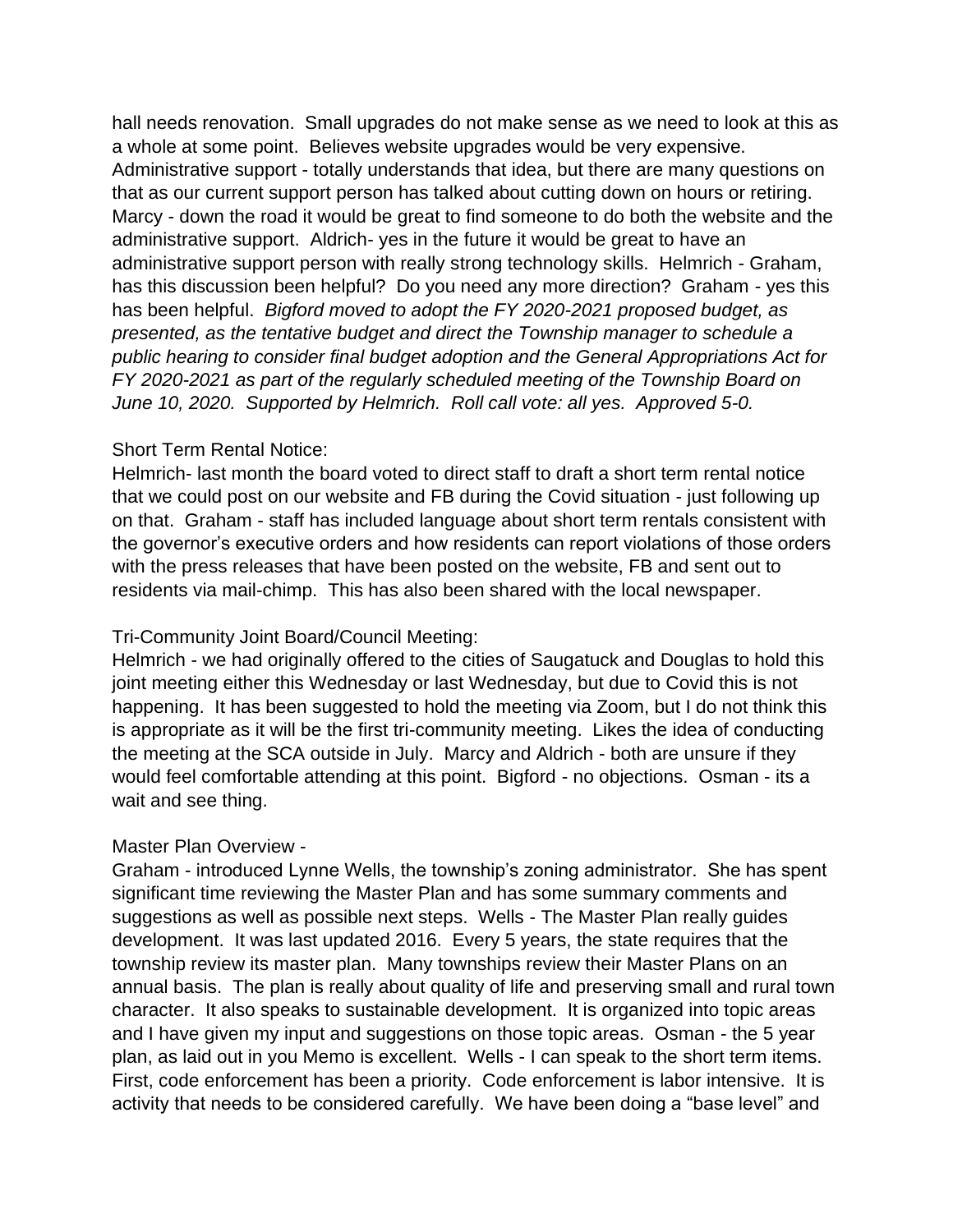have had some success, but there are some repeat offenders. Does believe our residents should all abide by the same rules and enjoy the benefits of that with regards to code enforcement. Item B in short term steps - thinks there could be some streamlining in relation to costs to applicants and rules regarding minimum square footage could be considered. Minimum lots sizes and frontages could be looked at. How are we creating a business friendly environment from a zoning and use standpoint. We also may want to look at the various uses we allow in different districts. Item C - is a big supporter of the Blue Star Trail. People want to have choices about the way they move around. Where are we linking and connecting the trail? Item D - recommends utilizing Strong Towns education for Planning Commission and Board. In regards to the Medium Term steps- supports the idea of a tri-community quarterly planning meeting. Conducting a zoning ordinance audit - some of this needs some finessing. We could look at streamlining the entitlement/permitting process in the name of economic development. The rest is pretty self explanatory. Helmrich - wants to rave about this effort. This document is much needed and incredible. Would suggest adding a joint meeting between the township board and the planning commission annually. Would also like the idea of solar energy looked at at some point. Bigford - this was exciting to read. It was really fun to consider all of these suggestions. This fills in some of the gaps and holes in the plan. Thank you for all of you work on this. Marcy - thank you, this is great. Aldrich - Really enjoyed reading this. Is excited to implement some of these suggestions. Bigford moved to accept this as information and direct staff to share this memorandum and the board's comments with the Planning Commission for their confirmation, review, and comment as part of the 5 year master plan review process. Supported by Helmrich. Roll call vote: all yes. Approved 5-0.

Wellhead Protection Ordinance: Wells - there has been much work on this prior to my involvement. Has provided a very cursory review. Reviewed the version of the Groundwater Protection/Wellhead Protection Ordinance that is a general law ordinance that was adopted by the City of Saugatuck. The purpose of the General Law Ordinance is to regulate land uses and require certain processes be followed to minimize and mitigate any potential contamination of groundwater resources in areas proximate to wellheads. The City of Saugatuck ordinance, which is suggested as a model prohibits uses in the wellhead protection area. I have attached the map of this area for your information. The uses that would be prohibited are listed in the memo. Variances and grandfathering should be considered. Discussed next steps included in the memo. Osman - when Kal-Lake was putting the pressure on the tri communities to put together a wellhead protection ordinance they were in the process of applying for a grant and they needed at least one of the communities to have an ordinance. It was easy for Saugatuck to do this. It would be really appropriate to shelve this for 6-12 months. Ground water protection is very important but it just adds another layer of enforcement. Its a bigger deal for the township as we have rural, residential and businesses. Helmrich - thank you to Wells and Osman for your education on wellhead protection. Wells, what is your reaction if we do table this for 6 months? Wells - indifferent to the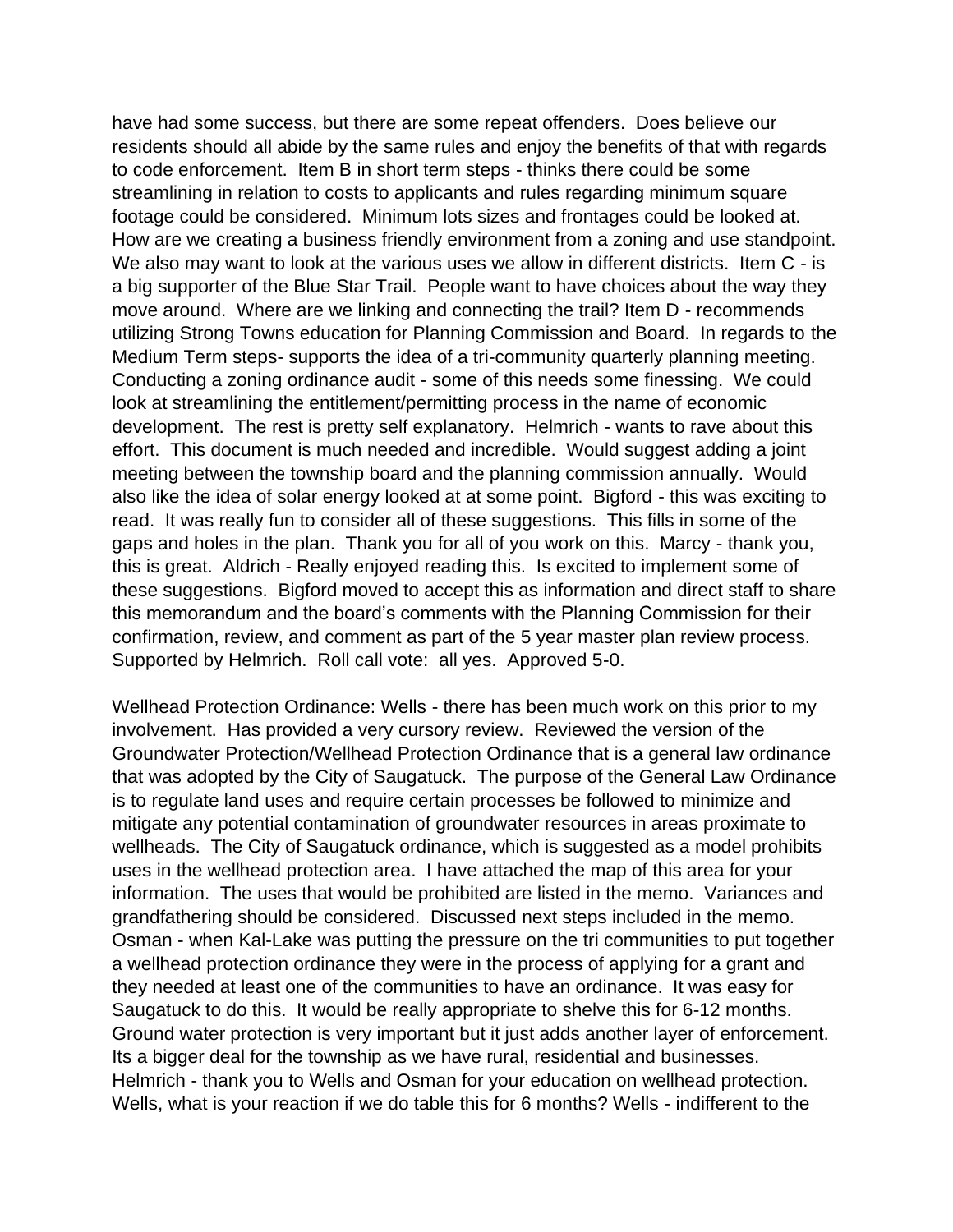idea. Does recognize that there are other pressing matters. Bigford - it is important work that needs to be done but we do have other pressing items. Osman - there are state laws that govern this. Marcy - differs to the subject matter experts. This is a complex issue. *Helmrich moved to table the consideration of a Wellhead Protection Ordinance to a future date to be determined by the board and staff. Supported by Marcy. Roll call vote: all yes. Approved 5-0.*

Assessing Services Agreements: Osman the contract we have with Appraisals Plus Group and Kyle Harris are expiring and Graham has negotiated a 2 year agreement with an addition that the assessor will attend the Board of Review meetings. He was able to keep the annual costs associated with these agreements the same as last year. Graham - Kyle Harris is a valued part of our team. Is happy to present this renewal. This is a 2 year agreement. It gives the contractor and us some stability. The assessor will also be contractually required to attend Board of Review meetings. Is happy that the costs will remain the same. *Aldrich moved to approve the adoption of the proposed Assessing Services Agreement with Appraisals Plus Group, LLC and the Employment Contract with Kyle Harris for the term of May 15, 2020 through May 14, 2022, as presented and authorize the Township Manager and Township Clerk to sign them as applicable. Supported by Marcy. Roll call vote: all yes. Approved 5-0.*

Employee Health Insurance Renewal: Osman- has reviewed this in detail. Continuing with our current plan design is appropriate. One of the draws for public servants is good insurance as the pay is not always that great. Graham - to continue with the current plan design, rates are expected to increase by 5.4% which would equate to an additional \$1,940.28 in annual premiums. Other options have been explored to reduce costs, but they would result in increased deductibles and coinsurance percentages. If the township was ever in a position that we needed to make a change, there are options available to us. *Aldrich moved to continue with the current plan designs and authorize the Township Manager to sign the necessary decision forms associated with renewing the Priority Health Plan, Medicare Advantage Plan, and Pediatric Dental Plan, as prepared by Lighthouse Group for FY 2020-2021. Supported by Marcy. Roll call vote: all yes. Approved 5-0*

Property, Liability, and Workers Compensation Insurance Renewals: Graham - wants to note that this proposal would keep the township with the current insurance provider, EMC Insurance Co., and continue the current level of coverage; however, rates are expected to increase by \$800, which is an annual increase of 7.7%. This is largely due to the Township's 194% loss ratio given past claims. We are a money loser for insurance companies. Is happy that they have stood behind us. Supports this renewal. Moved to continue with the current plan designs and authorize the Township Manager to sign the necessary decision forms associated with renewing the EMC Insurance Company property and liability insurance policy and Accident Fund workers compensations insurance policy as prepared by Buiten and Associates LLC for FY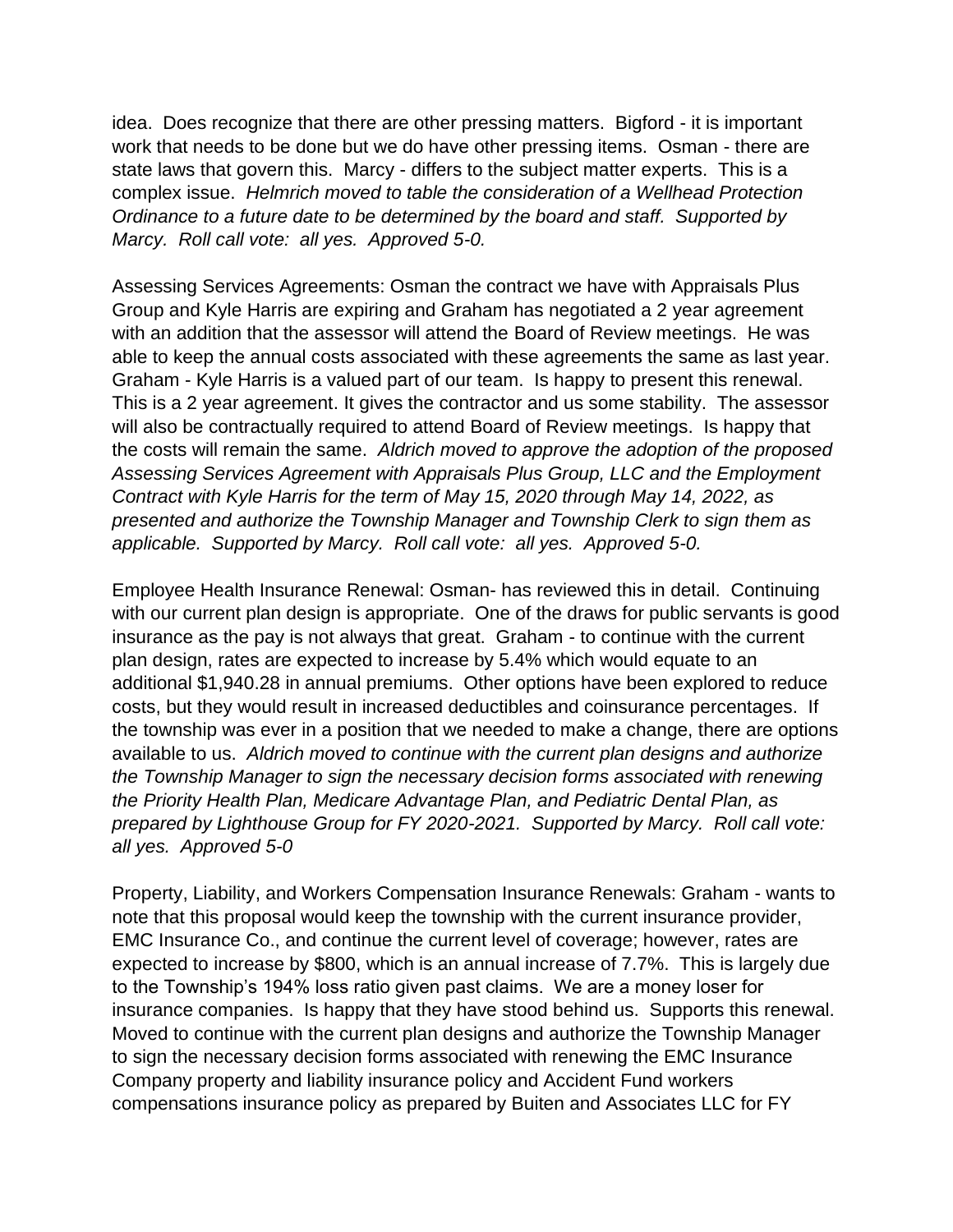2020-2021. Helmrich - are you pleased with our cyber security? Graham - the insurance company would cover us by covering cost of new equipment. *Helmrich moved to continue with the current plan designs and authorize the Township Manager to sign the necessary decision forms associated with renewing the EMC Insurance Company property and liability insurance policy and Accident Fund workers compensations insurance policy as prepared by Buiten and Associates LLC for FY 2020-2021. Supported by Marcy. Roll call vote: all yes. Approved 5-0.*

Request to Repurchase Cemetery Grave Plots: Osman - this is pretty routine. We have done this several times in the past year. *Aldrich moved to approve the repurchase of nine cemetery grave plots from Barbara Miles in the amount of \$120.00 per grave plot, which totals the cost of \$1080.00. Supported by Marcy. Roll call vote: all yes. Approved 5-0.*

May 2020 Budget Amendment Requests - No Wake Buoys: Graham - the township annually installs 4 no wake buoys in the Kalamazoo River. Based on conversations with the contractor who places the buoys, it appears that they need to be replaced. They will likely be 80% under water if used again. Staff requests the board to amend the budget to allow staff to move forward with the new equipment purchase. The cost is anticipated to be approximately \$1500. Alternatively, the board can look at no longer providing this service. Osman - we can simply transfer the money (\$1500) that was not used due to clean-up day being cancelled to pay for this. Aldrich - what is the life span of buoys? Griffin - I do not know off the top of my head Bigford - the clean up day benefits everyone, this benefits just a select few. We need to look at what other townships and municipalities are doing in these situations. I struggle with purchasing these and committing to providing this service annually. Graham - Saugatuck and Douglas have similar concerns but they do provide this service. Marcy - we need to consider erosion as well especially with the water levels being so high. Graham - one solution is to consider to create a special assessment district to fund this in the future. Aldrich - if we do not put them in is it enforceable? Graham - no. Helmrich - we are really different from the cities, they have docks and marinas. Would be interested in hearing how other townships on rivers or lakes are handling this. This would serve a small amount of people. Placement is going to be difficult due to the high water levels. What if we purchase these and then next year decide that we are no longer going to provide this service? Marcy- we could sell the buoys if needed. Graham - the buoys are GPS placed which saves installation and removal costs going forward. Marcy - my fear is that people will be going really fast in that area without buoys. Supports the idea of buying used buoys. Safety is a huge concern. Graham - has not looked at the liability to the township if the buoys are not placed. Marcy moved to approve the requested May 2020 Budget Amendments, as submitted, and authorize the Township Manager to proceed with purchasing new or used "no wake" buoy equipment. Motion dies on the table. *Bigford moved to table the issue of purchasing new buoy equipment to next month's meeting when information can be reviewed regarding what other townships do*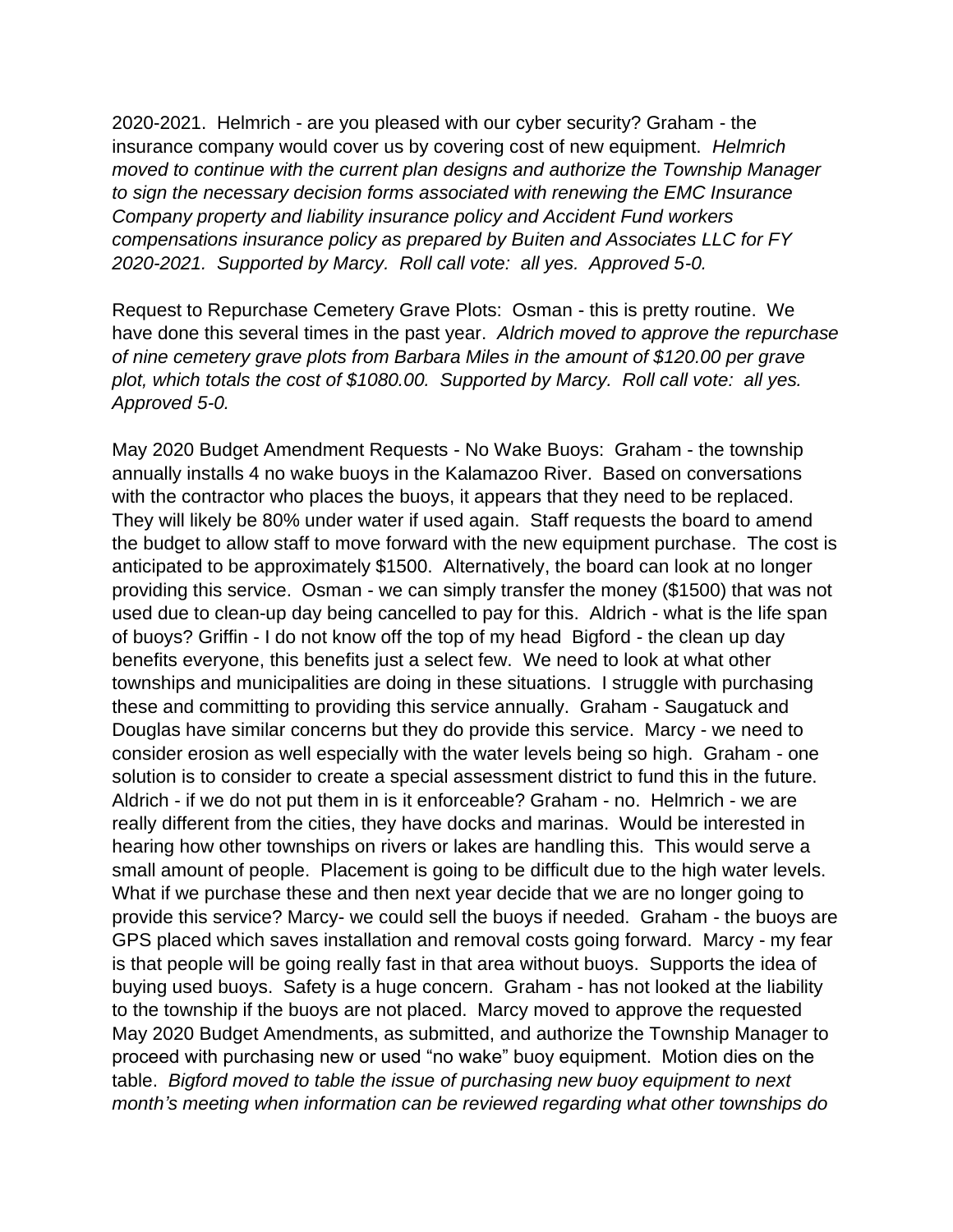*regarding buoy placement and the potential liability associated with not placing the buoys. Supported by Helmrich. Marcy: Memorial day weekend is coming soon, waiting a month may be too long. Roll call vote: Osman, Aldrich, Helmrich, Bigford - yes. Marcy - no. Approved 4-1.* 

Planning Commission: Helmich - met via Zoom on April 27 with public participation. There was only one agenda item which was the Van Horn application for the removal of the dugout sand from the waterskiing lake on the property. Public comment included 5- 6 individuals opposing the application. The Planning Commission voted approval of the application with restrictions set on hours of operation and protection of the bike trail. The vote was 5-1. I had suggested tabling this and to wait for more information. The Planning Commission is not scheduled to meet in May. Has concern that when the Planning Commission is taking action on items they are not always spelling out findings of fact which commission members are required to do. In this case I do not think it was at all explained how this would be harmonious with the neighborhood.

Road Commission: Graham spoke with the road commission this week about the Riverside/Dugout Rd project. It's continuing to move forward.

Fire Board: Aldrich - Year to date call volume was down 17% compared to last year. With reduced traffic and people staying home it sure had an impact. You have to get back to April, 2013 to see call volume as low. The response time was low compared to previous years 4:25 for April, 5:19 for the year. April had only 17 priority 1 and 2 calls.

Motor Vehicle Incidents are again very low due to the Stay at Home executive order. There was one bizarre incident when a driver lost control of his truck and ended up in the Kalamazoo River when he tried to launch a boat. Douglas came in higher compared to the Township mainly due to one frequent caller.

Parks Commission: The parks commission has not met in several months. Several of the commissioners have been working hard to maintain the parks. The commission is looking at the locked donation box at the dog park as it appears to be getting a significant amount of use. Commission plans to meet in June.

Emergency Services Committee: Schippa- rep for the emergency services committee. Due to significant and unforeseen cost increases with AMR in December of 2019, we have been looking at contracting with other ambulance providers. If we did not pay the 195K the south half of the township would likely be serviced from an ambulance stationed at Family Fare on South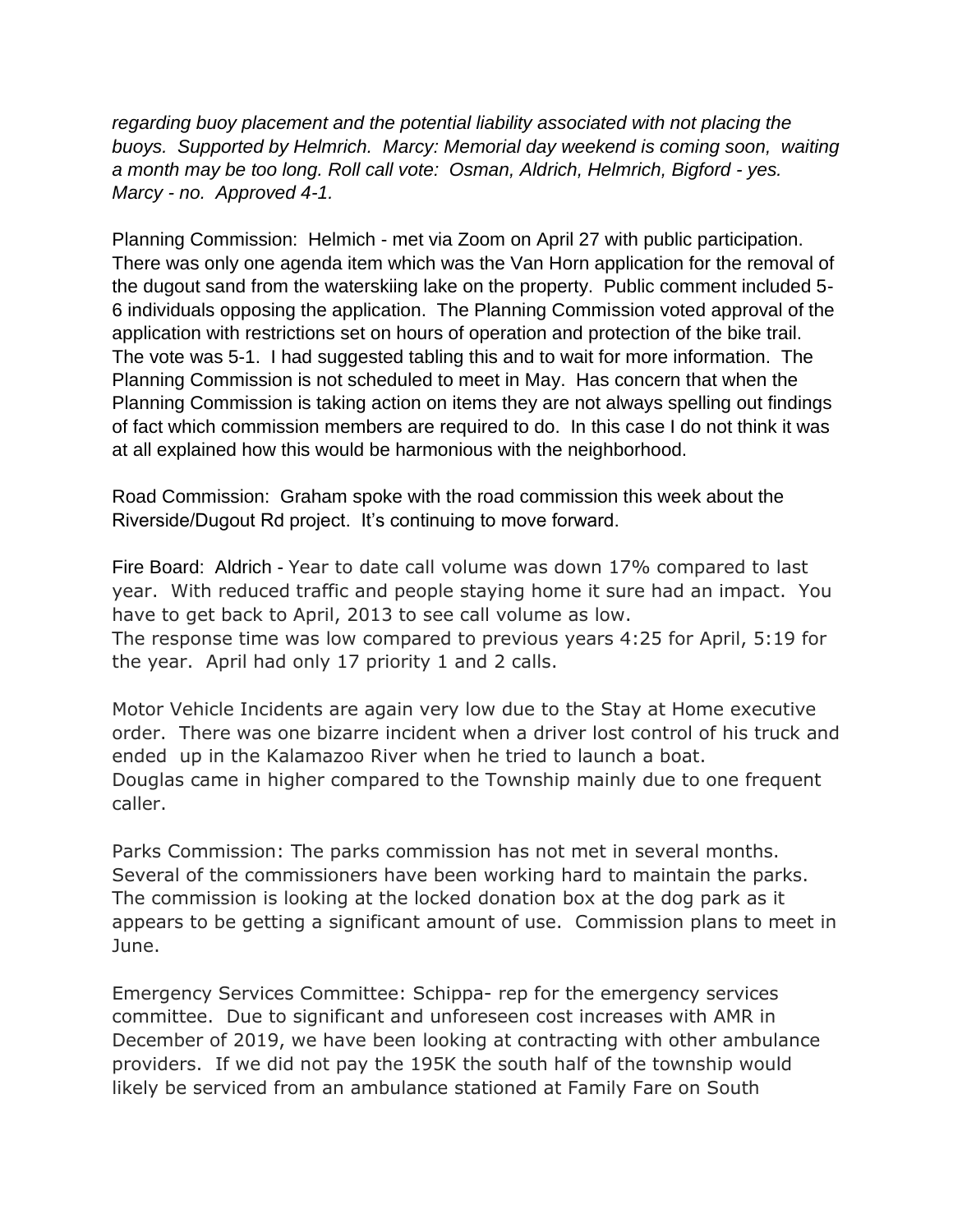Washington or from Meijer on 16th Street. Life Ambulance was contacted. They agreed to rewrite their proposal for the Fennville Area Ambulance Service. The Emergency Services Committee had a meeting on May 7th to compare Life Ambulance to AMR. All of the communities agreed to go with Life Ambulance. Life Ambulance will work with us and increase the cost slowly. The cost per call is much lower. Please see the information sent to see the breakdown on the significant cost per call difference. Life does offer a Life Care Plus membership at a much lower than AMR (again see materials for details). Life provides options for elderly persons. Response times with Life Ambulance would also be shorter than AMR. Life is currently working on a contract to present. Hopefully that contract will be available for our next committee meeting on May 21st.

Open Board Report: Aldrich - is excited to hear more about pursuing items discussed in the Ryan Kilpatrick presentation. Bigford - one suggestion - does support the idea suggested by Laurie Goshorn of enabling the video during virtual meetings when connectivity allows for it. Helmrich - the MTA has invited us to submit a profile for their magazine on our township due in June. Is willing to draft this article. 350 words and photos included. Osman - often connectivity does not allow for video enabling. Some our other board and commission members also live in these areas with limited connectivity. Also encourages board members to ask to be recognized before speaking when using Zoom.

Managers Report: Spring clean up day was cancelled due to current public health concerns related to the Covid pandemic. Sundown Park remains closed due to the high water levels and the damage sustained to the drain. Have been working closely with the drain commissioners office and are working on a solution together. Last week the Michigan Supreme Court decided to hear the lawsuit between the township and the Saugatuck Dunes Costal Alliance. The townships legal team will prepare the necessary briefs. Please direct question on this topic to me. Code enforcement has been a struggle this year. We are going to work with one of our attorneys to look at next steps regarding enforcement matters. It is planned to review the fee and escrow policy at next months meeting if time allows. End of year budget amendments and transfer requests will also be brought before the board at the next meeting.

Public Comment: Tony Schippa- buoys are essential for safety. You must consider small boaters, people on water boards, people in canoes and in kayaks. They will be in danger without a no wake zone. Encourages the board to purchase the buoys.